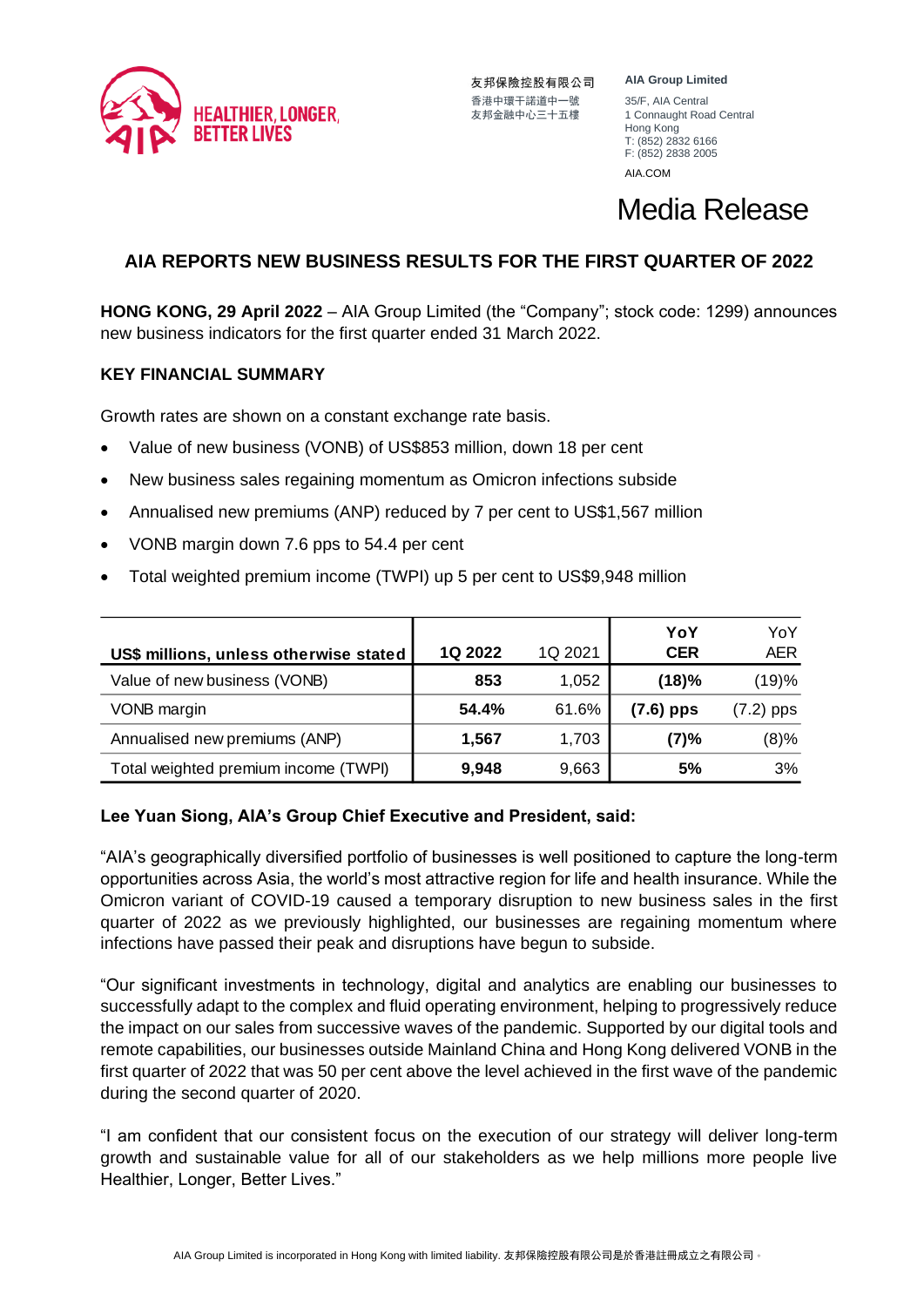*Page 2*

#### **SUMMARY FOR THE FIRST QUARTER**

In the first quarter of 2022, the Omicron variant drove unprecedented levels of COVID-19 infections and a temporary disruption to new business sales across many of our markets. While the timing has varied by market, in most cases daily infections increased exponentially and subsequently fell rapidly, limiting the duration of the most significant sales disruption. In markets where infections have fallen substantially from their peak, we have seen sales activity rebound.

AIA China remained the largest contributor to the Group in the first quarter of 2022. As previously reported, a regulatory change in February 2021 accelerated demand for traditional protection and drove an exceptional first quarter. While VONB margin declined as strong sales of long-term savings maintained the more balanced product mix of the second half of last year, we delivered an increase in ANP compared to the first quarter of 2021.

Our new initiatives supported a double-digit increase in new recruits for AIA China compared with the first quarter of 2021, building on the strong recruitment momentum we achieved in the second half of last year. We have also continued to make strong progress in our geographical expansion with our new branch in Wuhan, Hubei, commencing sales in the first quarter of 2022 and contributing to excellent VONB growth across our new geographies.

While the high volume of COVID-19 infections drove widespread social distancing and economic disruption during the first quarter of 2022, our reportable segments outside Mainland China delivered a resilient performance in aggregate with an 8 per cent decline in VONB compared with the excellent result achieved in the first quarter of 2021.

AIA Hong Kong reported an increase in VONB compared to the first quarter of 2021, supported by growth from both our Premier Agency and partnership channels. While travel across the Hong Kong border remains subject to restrictions, we achieved a substantial increase in VONB from sales to Mainland Chinese visitors through our Macau branch.

Overall, VONB margin decreased by 7.6 pps to 54.4 per cent, driven mainly by a shift in Mainland China to a more balanced product mix as well as increased acquisition expense overruns resulting from the Group's reduced sales volumes. The long-term investment return assumptions used to calculate VONB remain unchanged from those shown in our Annual Report 2021. Margin reported on a present value of new business premium (PVNBP) basis remained at 10 per cent. ANP of US\$1,567 million declined by 7 per cent while TWPI increased by 5 per cent to US\$9,948 million over the same period.

On 8 April 2022, the Hong Kong Insurance Authority granted approval for AIA to early adopt the Hong Kong Risk-based Capital (HKRBC) regime from 1 January 2022. While we have calculated VONB for the first quarter of 2022 under both the HKRBC basis and the new China Risk-Oriented Solvency System phase 2 (C-ROSS II) basis, the impacts were immaterial.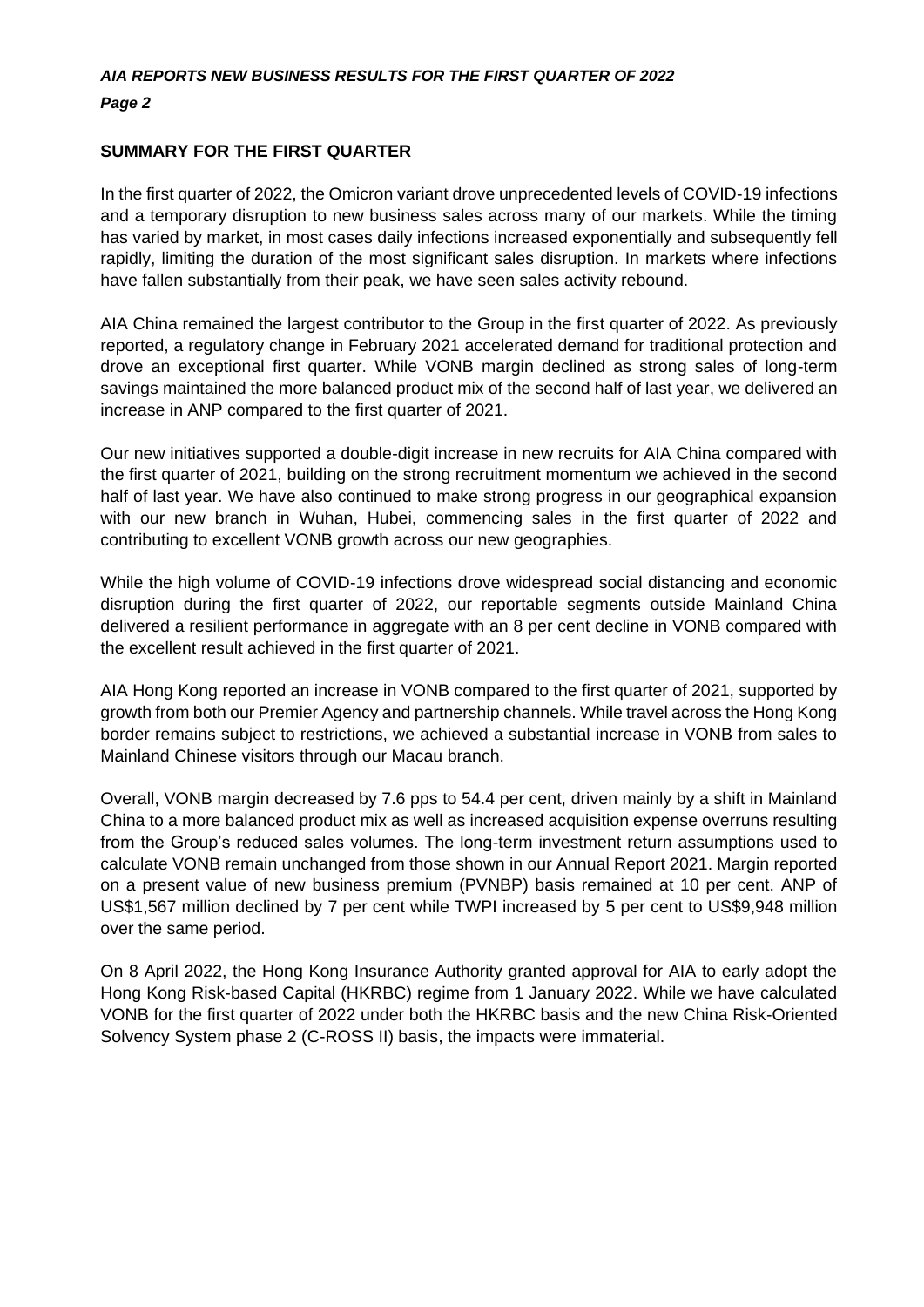*Page 3*

## **OUTLOOK**

The long-term prospects for AIA's businesses are exceptional given our substantial competitive advantages, geographical diversification and the powerful structural growth drivers for life and health insurance in Asia. Rising incomes, low levels of private insurance penetration and limited social welfare coverage continue to drive demand for AIA's insurance products across our markets.

Global economic growth continued in the first quarter of 2022 although supply-side disruptions, labour shortages and high energy prices are fuelling rising consumer inflation and interest rates. The current geopolitical tensions are also creating volatility in global capital markets.

While we expect new COVID-19 variants to continue to emerge, we are cautiously optimistic that the success of vaccination programmes and new therapeutics will further reduce the severity of illness.

We are confident that the continued execution of our strategic priorities will build on our strong track record of growth and generate long-term sustainable value for shareholders.

## **FOREIGN EXCHANGE VOLATILITY**

AIA receives the vast majority of its premiums in local currencies and we closely match our local assets and liabilities to minimise the economic effects of foreign exchange movements. When reporting the Group's consolidated figures, there is a currency translation effect as we report in US dollars. We have provided growth rates and commentaries on CER unless otherwise stated, since this provides a clearer picture of the underlying performance of the businesses.

- End -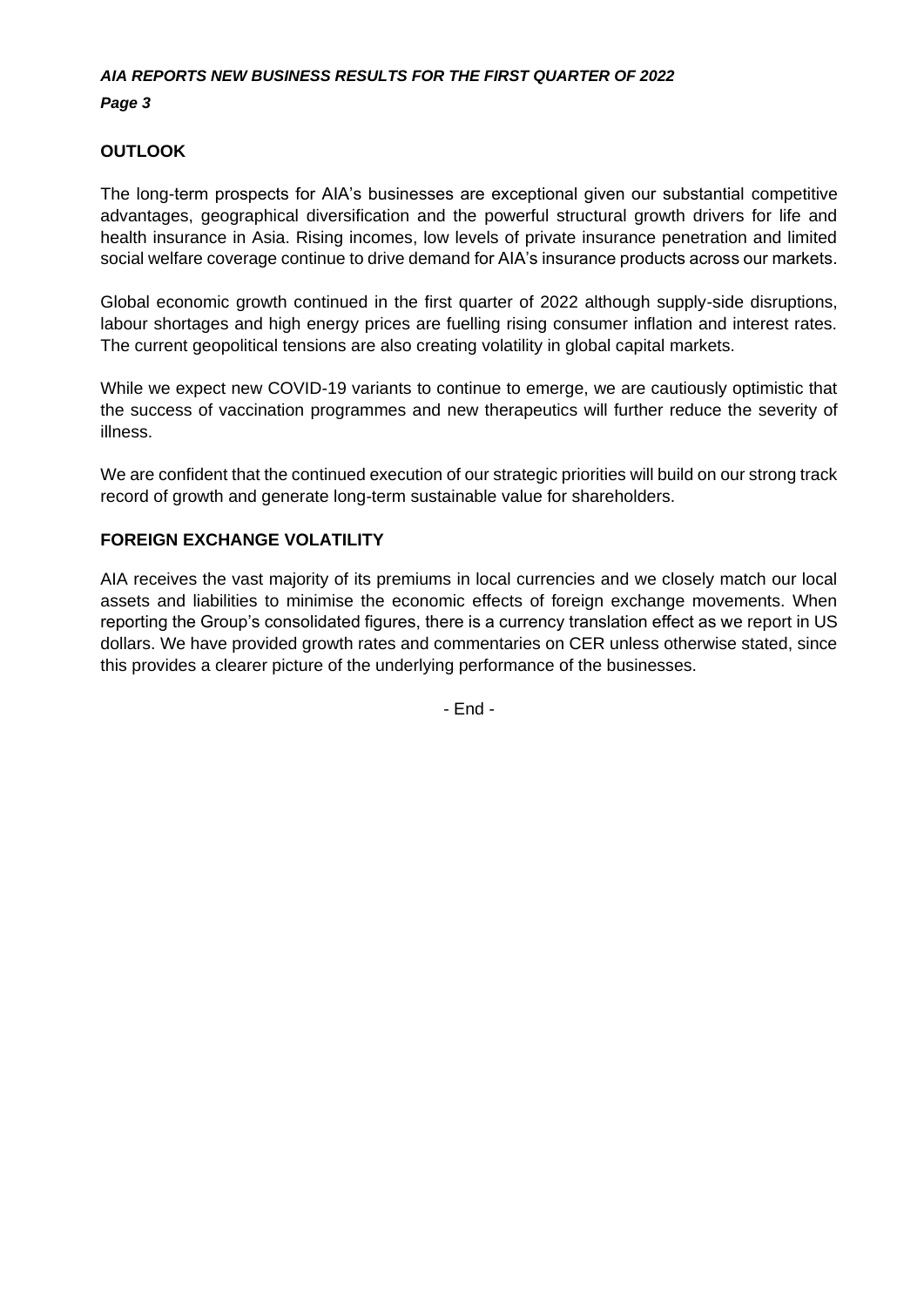*Page 4*

Notes:

- 1. AIA's first fiscal quarter of 2022 and 2021 ended on 31 March 2022 and 31 March 2021, respectively.
- 2. All figures are presented in actual reporting currency (US dollars) and based on actual exchange rates (AER) unless otherwise stated. Change is shown on a year-on-year basis and based on constant exchange rates (CER) unless otherwise stated. Change on CER is calculated using constant average exchange rates for 2022 and 2021.
- 3. Long-term investment return assumptions used in the embedded value (EV) basis for the first quarter 2022 results are the same as at 31 December 2021 shown in the supplementary embedded value information in our Annual Report 2021. Non-economic assumptions used in the EV basis are based on those as at 31 December 2021, updated to reflect AIA's latest view of expected future experience.
- 4. VONB is calculated based on assumptions applicable at the point of sale.

VONB for the Group excludes VONB attributable to non-controlling interests.

ANP and VONB for Other Markets include the results from our 49 per cent shareholding in Tata AIA Life Insurance Company Limited (Tata AIA Life).

ANP and VONB do not include any contribution from our 24.99 per cent shareholding in China Post Life Insurance Co., Ltd. (China Post Life).

- 5. VONB includes pension business. ANP and VONB margin exclude pension business and are before deduction of non-controlling interests.
- 6. ANP represents 100 per cent of annualised first year premiums and 10 per cent of single premiums, before reinsurance ceded and excluding pension business.
- 7. TWPI consists of 100 per cent of renewal premiums, 100 per cent of first year premiums and 10 per cent of single premiums, before reinsurance ceded.

TWPI does not include any contribution from Tata AIA Life and China Post Life.

- 8. For further details on the adoption of the Hong Kong Risk-based Capital regime, please refer to our Annual Report 2021.
- 9. In the context of our reportable segments, Hong Kong refers to operations in Hong Kong Special Administrative Region (SAR) and Macau SAR; Singapore refers to operations in Singapore and Brunei; and Other Markets refers to operations in Australia, Cambodia, India, Indonesia, Myanmar, New Zealand, the Philippines, South Korea, Sri Lanka, Taiwan (China) and Vietnam.
- 10. The results of Tata AIA Life are accounted for the three-month period ended 31 December 2021 in AIA's consolidated results for the first quarter ended 31 March 2022.